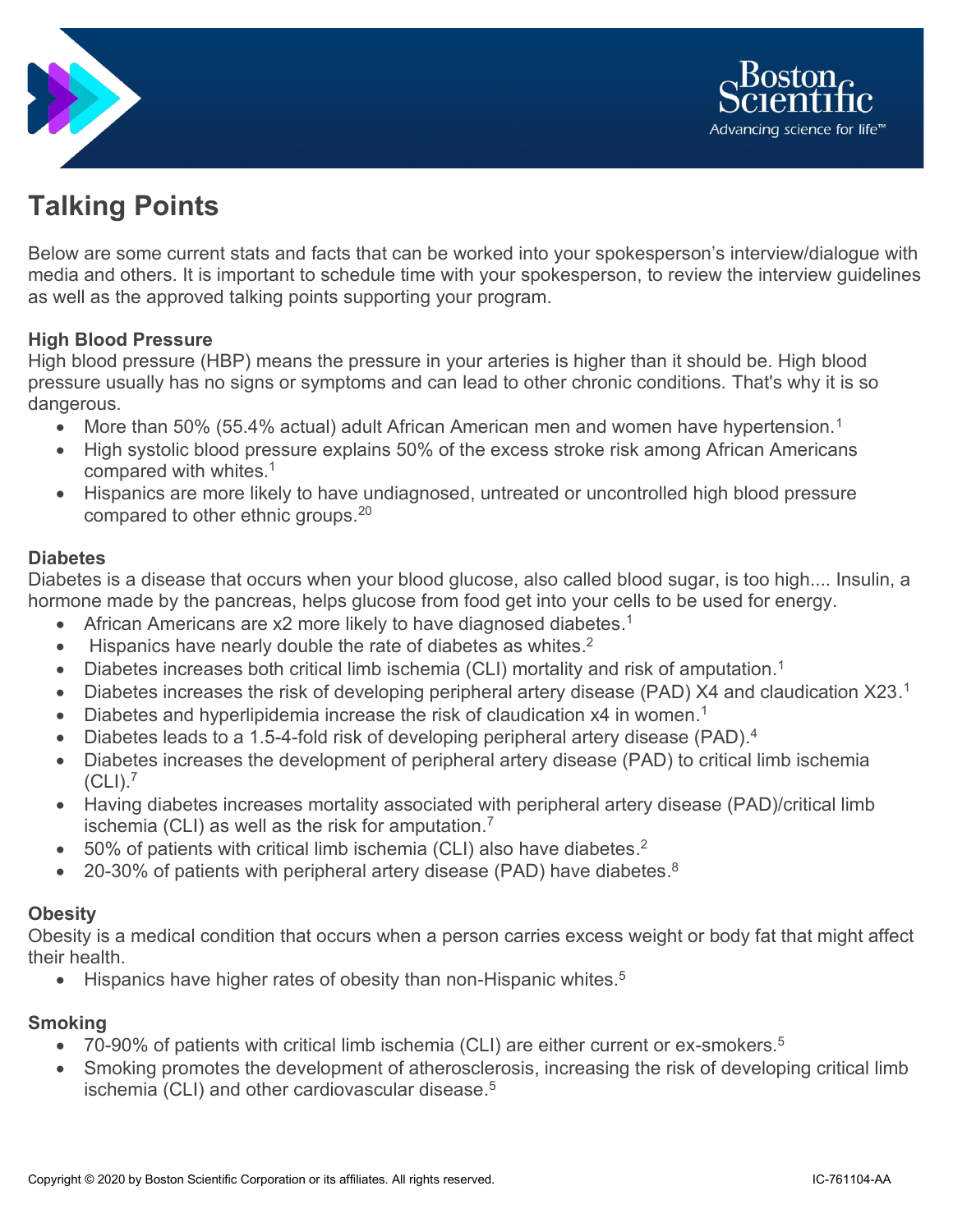- American Indian/Alaska Native men are 20 percent more likely than white men to be current cigarette smokers. 1
- 29% of patients 50-69 with a history of diabetes or smoking are estimated to have critical limb ischemia (CLI). 5

### **Disease State Facts**

- American Indians/Alaska Natives are estimated to have the highest prevalence of coronary artery disease (CAD) in the US  $(12.1\%)$ .<sup>1</sup>
- African Americans are 30% more likely to die from heart disease compared to whites.<sup>2</sup>
- There is a systemic lack of research in peripheral artery disease as it relates to women.  $6, 7$
- Hispanics have the lowest awareness rates that heart disease was one of their leading causes of death. 2
- Low-income individuals have double the incidence of MI than those of high income.<sup>1</sup>
- Hispanic and Black women are less likely to know that cardiovascular disease (CVD) is the leading cause of death than white women. 1
- African Americans have a 30% longer wait time for acute cardiac symptoms than whites.<sup>1</sup>
- African Americans are 40% more likely to have hypertension (HTN) than whites.<sup>2</sup>
- Only 10% of people with PAD exhibit the classic symptom of claudication.<sup>1</sup>

# **Disease State Overview Messages**

#### **Coronary Artery Disease**

If people are feeling more light-headed, short of breath or fatigued than normal, and are over a certain age, these could be signs of coronary artery disease (CAD). This condition could also present no symptoms, making it even more important for these individuals to talk with their doctor. CAD patients can live healthy lives, but it starts by getting informed about their condition and taking steps to get on the right path to feeling better.

#### **Atrial Fibrillation**

If people are feeling more light-headed, short of breath or fatigued than normal, experiencing fast, irregular heartbeats, and are over a certain age, these could be signs of atrial fibrillation (A-Fib). This condition could also present no symptoms, making it even more important for these individuals to talk with their doctor. A-Fib is treatable and controllable, but it starts by getting informed about their condition and taking steps to get on the right path to feeling better.

#### **Peripheral Artery Disease**

If people are feeling pain in their hips, thighs of calves, leg numbness or weakness, a cold feeling in one leg or sores on toes or feet that won't heal, these could be signs of peripheral artery disease (PAD). This pain can hold people back, so it's important for these individuals to talk with their doctor right away. PAD is treatable, but it starts by getting informed about their condition and taking steps to get on the right path to feeling better.

#### **Critical Limb Ischemia**

If people are experiencing pain or numbness in the feet, diminished pulse in the legs or feet or even gangrene, these could be signs of critical limb ischemia (CLI). CLI is a serious medical condition so it's important for these individuals to talk with their doctor right away. There are treatment options available and symptoms can improve, but it starts by getting informed about their condition and taking steps to get on the right path to feeling better.